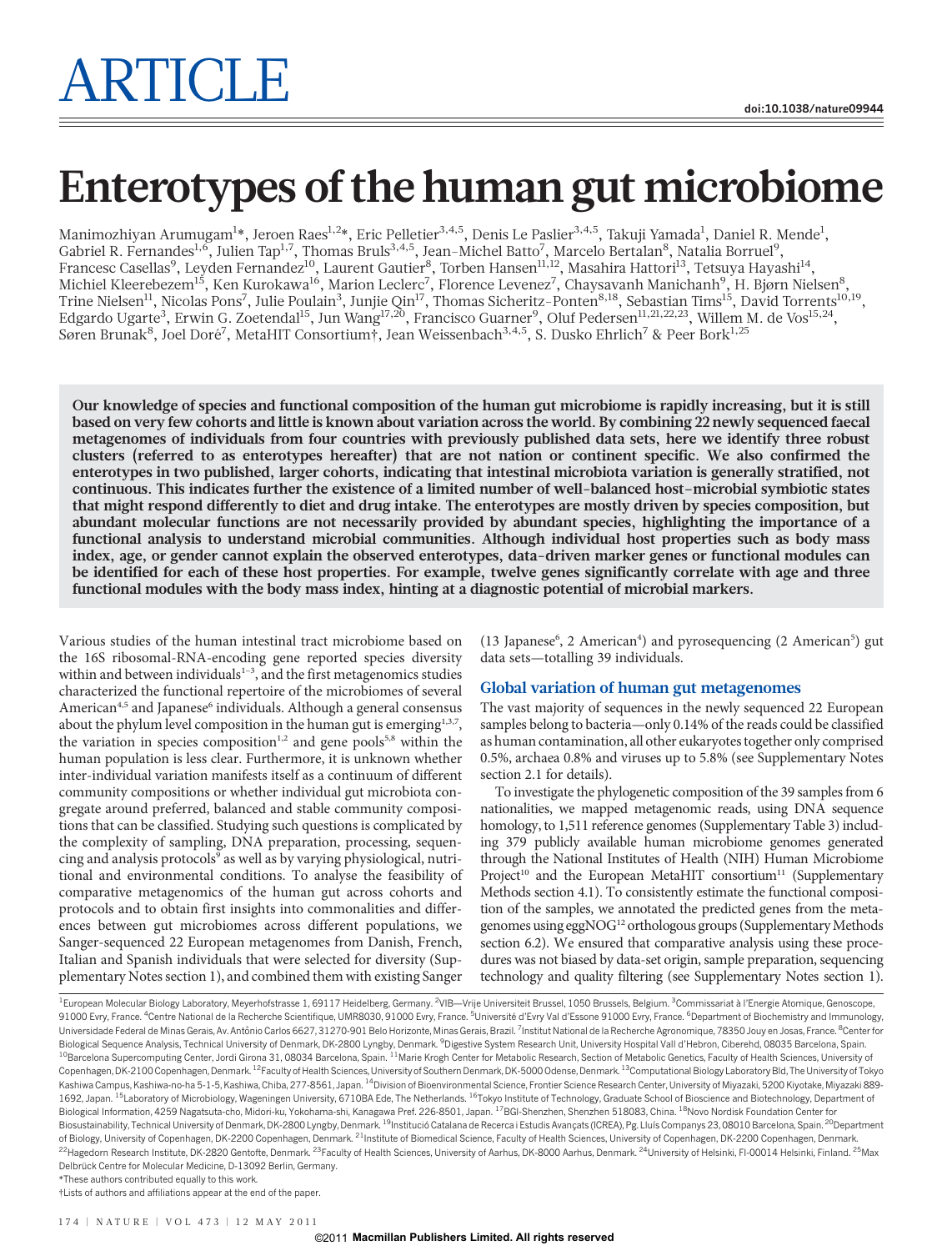We also investigated whether the relatively low and somewhat arbitrary amounts of sequence per sample (between 53–295 Mb) bias our results: we assigned habitat information to 1,368 of the 1,511 reference genomes, distinguished between orthologous groups from gut and 'non-gut' species and conclude that our data set captures most of the functions from gut species even though functions from non-gut species accumulated with each additional sample (Fig. 1a; see Supplementary Notes section 1.3).

We then characterized the phylogenetic variation across samples at the genus and phylum levels, and functional variation at gene and functional class levels. As infants are known to have very heterogeneous, unstable and distinctive microbiota<sup>6,13</sup>, we excluded the four respective Japanese samples from the analysis. Using calibrated similarity cutoffs (Supplementary Fig. 1), on average, 52.8% of the fragments in each sample could be robustly assigned to a genus in our reference genome set (ranging from 22% to 80.5%), and 80% could be assigned to a phylum (ranging from 64.9% to 91%) implying that the trends observed (Fig. 1b) represent a large fraction of the metagenome.

The phylogenetic composition of the newly sequenced samples confirms that the Firmicutes and Bacteroidetes phyla constitute the

vast majority of the dominant human gut microbiota<sup>7</sup> (Fig. 1b, inset). Bacteroides was the most abundant but also most variable genus across samples (Fig. 1b and Supplementary Notes section 2.2), agreeing with previous observations<sup>6,14</sup>. Our function identification protocol led to a high functional assignment rate: 63.5% of all predicted genes in the Sanger-sequenced samples analysed (41% of all predicted genes in two samples obtained by pyrosequencing; Supplementary Table 5) can be assigned to orthologous groups, and orthologous group abundance patterns agree with previous observations $6,15$  (for example, histidine kinases make up the largest group; Fig. 1c and Supplementary Notes section 2.3).

## Abundant functions from low-abundance microbes

Microbes in the human gut undergo selective pressure from the host as well as from microbial competitors. This typically leads to a homeostasis of the ecosystem in which some species occur in high and many in low abundance<sup>16</sup> (the 'long-tail' effect, as seen in Fig. 1b), with some lowabundance species, like methanogens $17$ , performing specialized functions beneficial to the host. Metagenomics enables us to study the presence of abundant functions shared by several low-abundance

60%





Figure 1 | Functional and phylogenetic profiles of human gut microbiome. a, Simulation of the detection of distinct orthologous groups when increasing the number of individuals (samples). Complete genomes were classified by habitat information and the orthologous groups divided into those that occur in known gut species (red) and those that have not yet been associated with gut (blue). The former are close to saturation when sampling 35 individuals (excluding infants) whereas functions from non-gut (probably rare and transient) species are not. b, Genus abundance variation box plot for the 30 most abundant genera as determined by read abundance. Genera are coloured by their respective phylum (see inset for colour key). Inset shows phylum abundance box plot. Genus and

phylum level abundances were measured using reference-genome-based mapping with 85% and 65% sequence similarity cutoffs. Unclassified genera under a higher rank are marked by asterisks. c, Orthologous group abundance variation box plot for the 30 most abundant orthologous gruops as determined by assignment to egg $NOG^{12}$ . Orthologous groups are coloured by their respective functional category (see inset for colour key). Inset shows abundance box plot of 24 functional categories. Boxes represent the interquartile range (IQR) between first and third quartiles and the line inside represents the median. Whiskers denote the lowest and highest values within  $1.5 \times$  IQR from the first and third quartiles, respectively. Circles represent outliers beyond the whiskers.

b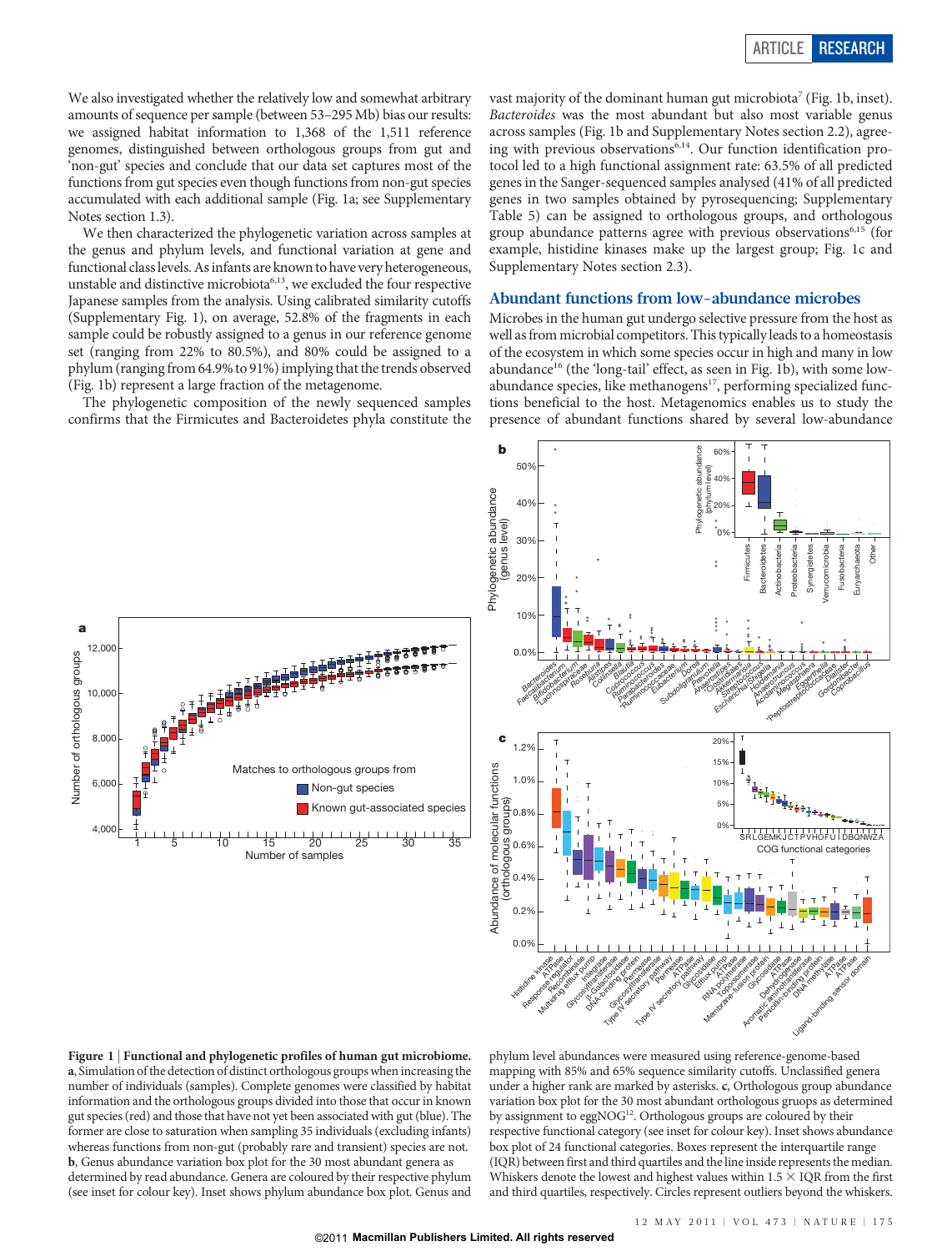species, which could shed light on their survival strategies in the human gut. In the samples analysed here, the most abundant molecular functions generally trace back to the most dominant species. However, we identified some abundant orthologous groups that are contributed to primarily by low-abundance genera (see Supplementary Fig. 2, Supplementary Table 6 and Supplementary Notes section 3). For example, low-abundance Escherichia contribute over 90% of two abundant proteins associated with bacterial pilus assembly, FimA (COG3539)

and PapC (COG3188), found in one individual (IT-AD-5). Pili enable the microbes to colonize the epithelium of specific host organs; they help microbes to stay longer in the human intestinal tract by binding to human mucus or mannose sugars present on intestinal surface structures<sup>18</sup>. They are also key components in the transfer of plasmids between bacteria through conjugation, often leading to exchange of protective functions such as antibiotic resistance<sup>18</sup>. Pili can thus provide multiple benefits to these low-abundance microbes in their efforts



Figure 2 <sup>|</sup> Phylogenetic differences between enterotypes. a–c, Between-class analysis, which visualizes results from PCA and clustering, of the genus compositions of 33 Sanger metagenomes estimated by mapping the metagenome reads to 1,511 reference genome sequences using an 85% similarity threshold (a), Danish subset containing 85 metagenomes from a published Illumina data set<sup>8</sup> (b) and 154 pyrosequencing-based 16S sequences<sup>5</sup> (c) reveal three robust clusters that we call enterotypes. IBD, inflammatory bowel disease. Two principal components are plotted using the ade4 package in

R with each sample represented by a filled circle. The centre of gravity for each cluster is marked by a rectangle and the coloured ellipse covers 67% of the samples belonging to the cluster. IBD, inflammatory bowel disease. d, Abundances of the main contributors of each enterotype from the Sanger metagenomes. See Fig. 1 for definition of box plot. e, Co-occurrence networks of the three enterotypes from the Sanger metagenomes. Unclassified genera under a higher rank are marked by asterisks in b and e.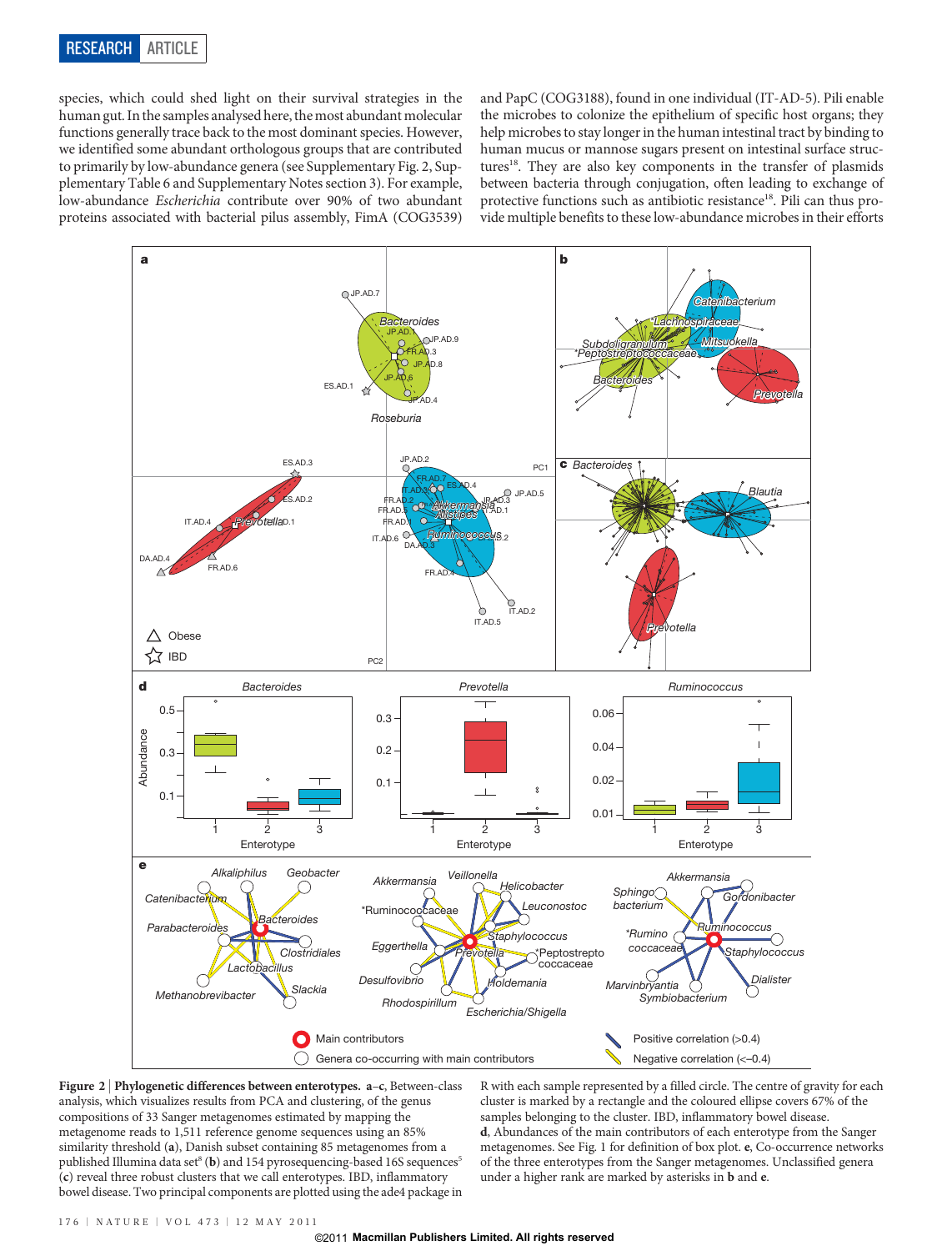to survive and persist in the human gut. This example illustrates that abundant species or genera cannot reveal the entire functional complexity of the gut microbiota. More reference genomes will facilitate better taxonomic assignment from samples and thus the detection of more low-abundance species. However, there is not much room for as yet undetected, abundant genera. Even with our limited genus assignment rate of 52.8% of all reads, we estimate that we miss another 30.7% of the already classified genera owing to our strict assignment criteria (Supplementary Fig. 1); that is, only 16.5% of all reads are likely to belong to hitherto unknown genera.

#### Detection of enterotypes, cross-national clusters

To get an overview of species variation we used phylogenetic profile similarities obtained by mapping metagenomic reads to the 1,511 reference genomes (Fig. 2a; see Supplementary Methods section 4.1). We excluded the two American Sanger-sequenced samples<sup>4</sup> from further analysis because of an unusual, very low fraction of Bacteroidetes and suspected technical artefacts<sup>19</sup>. Multidimensional cluster analysis and principal component analysis (PCA) revealed that the remaining 33 samples formed three distinct clusters that we designate as enterotypes (see Supplementary Notes section 4.1, Supplementary Fig. 3a and Supplementary Table 8). Each of these three enterotypes are identifiable by the variation in the levels of one of three genera: Bacteroides (enterotype 1), Prevotella (enterotype 2) and Ruminococcus (enterotype 3) (Fig. 2a, d), which was reproduced using independent array-based HITChip<sup>20</sup> data in a subset of 22 European samples (Supplementary Fig. 4 and Supplementary Notes section 4.5). The same analysis on two larger published gut microbiome data sets of different origins (16S pyrosequencing data from 154 American individuals<sup>5</sup> and Illumina-based metagenomics data from 85 Danish individuals<sup>8</sup>; Supplementary Methods section 5) shows that these data sets could also be represented best by three clusters (Supplementary Fig. 3b, c and Supplementary Tables 9, 10). Two of these are also driven by Bacteroides and Prevotella, whereas the third cluster is mostly driven by related groups of the order Clostridiales, Blautia and unclassified Lachnospiraceae in the 16S rDNA and Illumina data, respectively (Fig. 2b, c). This can be explained by a different reference data set in the instance of the 16S rDNA data, different mapping behaviour of short reads in the case of the Illumina data or current taxonomic uncertainties in the Lachnospiraceae and Ruminococcaceae clades (see Supplementary Notes section 4.2). The differences might also hint at community subpopulations within this enterotype, which might only be detectable with substantially more samples. Correlation analysis of the Sanger data revealed that abundances of each of the three discriminating genera strongly correlate (that is, they co-occur or avoid each other) with those of other genera (Fig. 2d; see Supplementary Methods section 11), indicating that the enterotypes are in fact driven by groups of species that together contribute to the preferred community compositions.

We demonstrate further the robustness of the enterotypes using two distinct statistical concepts. First, we used the silhouette coefficient $21$  to validate that the three clusters are superior to clusterings obtained from various randomizations of the genus profile data, indicating a potential role for the interactions between co-occurring genera (see Supplementary Fig. 5 and Supplementary Notes section 4.3). Second, we used supervised learning and cross-validation to establish that these clusters have non-random characteristics that can be modelled and subsequently used to classify new samples (learning on clusters from randomized genus profiles led to considerably worse classification performance; see Supplementary Fig. 6 and Supplementary Notes section 4.4). These consistent results indicate that enterotypes will be identifiable in human gut metagenomes also from larger cohorts.

We then clustered the 33 samples using a purely functional metric: the abundance of the assigned orthologous groups (Fig. 3a). Remarkably, this clustering also showed a similar grouping of the samples with only minor differences (five samples placed in different clusters compared



Figure 3 <sup>|</sup> Functional differences between enterotypes. a, Between-class analysis (see Fig. 2) of orthologous group abundances showing only minor disagreements with enterotypes (unfilled circles indicate the differing samples). The blue cloud represents the local density estimated from the coordinates of orthologous groups; positions of selected orthologous groups are highlighted. b, Four enzymes in the biotin biosynthesis pathway (COG0132, COG0156, COG0161 and COG0502) are overrepresented in enterotype 1. c, Four enzymes in the thiamine biosynthesis pathway (COG0422, COG0351, COG0352 and COG0611) are overrepresented in enterotype 2. d, Six enzymes in the haem biosynthesis pathway (COG0007, COG0276, COG407, COG0408, COG0716 and COG1648) are overrepresented in enterotype 3.

to Fig. 2a), indicating that function and species composition roughly coincide with some exceptions such as Spanish sample ES-AD-3, whose genus composition belongs to enterotype 2 whereas its functional composition is similar to members of enterotype 1. This individual has high levels of phage-related genes compared to the other samples (see Supplementary Fig. 7), hinting at partial temporal variability and dynamics of the microbiota, and perhaps indicating phage or virus bursts.

The robustness and predictability of the enterotypes in different cohorts and at multiple phylogenetic and functional levels indicates that they are the result of well-balanced, defined microbial community compositions of which only a limited number exist across individuals. These enterotypes are not as sharply delimited as, for example, human blood groups; they are, in contrast, densely populated areas in a multidimensional space of community composition. They are nevertheless likely to characterize individuals, in line with previous reports that gut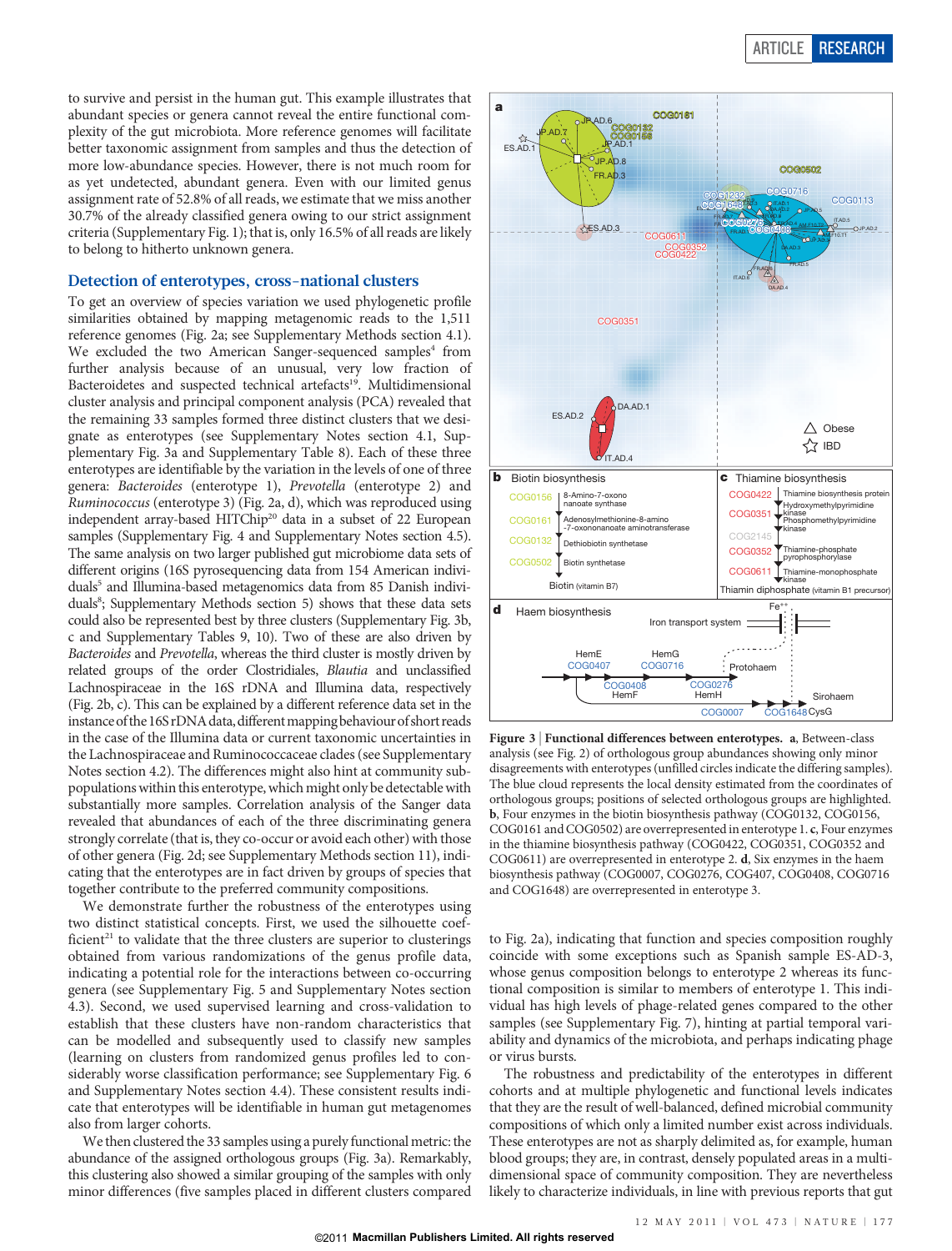microbiota are quite stable in individuals and can even be restored after perturbation<sup>22-25</sup>.

# Variation between enterotypes

To determine the phylogenetic and functional basis of the enterotypes, we investigated in detail their differences in composition at the phylum, genus, gene and pathway level as well as correlations in abundance of co-occurring genera (Figs 2, 3; also see Supplementary Methods sections 10, 11 and 12). Enterotype 1, containing eight samples, is enriched in Bacteroides ( $P < 0.01$ ; Supplementary Fig. 8), which cooccurs, for example, with Parabacteroides (see Supplementary Table 11 for enriched genera and Fig. 2e for correlation networks of co-occurring genera in each enterotype). The drivers of this enterotype seem to derive energy primarily from carbohydrates and proteins through fermentation, as these closely related genera have a very broad saccharolytic potential26 and because genes encoding enzymes involved in the degradation of these substrates (galactosidases, hexosaminidases, proteases) along with glycolysis and pentose phosphate pathways are enriched in this enterotype (see Supplementary Tables 12, 13). Enterotype 2 contains six samples and is enriched in *Prevotella* ( $P < 0.01$ ; Supplementary Fig. 9) and the co-occurring Desulfovibrio, which can act in synergy to degrade mucin glycoproteins present in the mucosal layer of the gut: Prevotella is a known mucin-degrader and Desulfovibrio may enhance the rate-limiting mucin desulphation step by removing the sulphate<sup>27</sup>. Enterotype 3 is the most frequent and is enriched in Ruminococcus ( $P < 0.01$ ; Supplementary Fig. 10) as well as co-occurring Akkermansia, both known to comprise species able to degrade mucins<sup>28</sup> It is also enriched in membrane transporters, mostly of sugars, indicating the efficient binding of mucin and its subsequent hydrolysis as well as uptake of the resulting simple sugars by these genera. The enriched genera indicate that enterotypes use different routes to generate energy from fermentable substrates available in the colon, reminiscent of a potential specialization in ecological niches or guilds. In addition to the conversion of complex carbohydrates into absorbable substrates, the gut microbiota is also beneficial to the human host by producing vitamins. Although all the vitamin metabolism pathways are represented in all samples, enterotypes 1 and 2 were enriched in biosynthesis of different vitamins: biotin (Fig. 3b), riboflavin, pantothenate and ascorbate in the former, and thiamine (Fig. 3c) and folate in the latter. These phylogenetic and functional differences among enterotypes thus reflect different combinations of microbial trophic chains with a probable impact on synergistic interrelations with the human hosts.

## Functional biomarkers for host properties

Enterotypes do not seem to differ in functional richness (Supplementary Fig. 11), and virtually none of several measured host properties, namely nationality, gender, age or body mass index (BMI), significantly correlates with the enterotypes (with the exception of enterotype 1, which is enriched in Japanese individuals). However, some strong correlations do occur between host properties and particular functions, at the genes or module level (a module is a part of a pathway that is functionally tightly interconnected; see Supplementary Methods sections 6, 13 and Supplementary Notes section 6). The only significant correlation between a host property and a taxonomic group is a negative one between age and the abundance of an unknown Clostridiales genus ( $P < 0.02$ ) containing three obligate anaerobes (Supplementary Fig. 12a; see Supplementary Notes section 6.2). It should be noted that age is not constant across the nationalities (in our data set, Italians are relatively old and Japanese young), but that individuals did not stratify by nationality, indicating that this is not a confounding factor. Our data did not reveal any correlation between BMI and the Firmicutes/Bacteroidetes ratio and we thus cannot contribute to the ongoing debate on the relationship between this ratio and obesity<sup>29,30</sup>.



Figure 4 | Correlations with host properties. a, Pairwise correlation of RNA polymerase facultative  $\sigma^{24}$  subunit (COG1595) with age (P = 0.03,  $rho = -0.59$ ). **b**, Pairwise correlation of SusD, a family of proteins that bind glycan molecules before they are transported into the cell, and BMI ( $P = 0.27$ ,  $rho = -0.29$ , weak correlation). c, Multiple orthologous groups (OGs) (COG0085, COG0086, COG0438 and COG0739; see Supplementary Table 18) significantly correlating with age when combined into a linear model (see Supplementary Methods section 13 and ref. 40 for details;  $P = 2.75 \times 10^{-5}$ , adjusted  $R^2 = 0.57$ ). d, Two modules, ATPase complex and ectoine biosynthesis (M00051), significantly correlating with BMI when combined into a linear model ( $P = 6.786 \times 10^{-6}$ , adjusted  $R^2 = 0.82$ ).

In contrast to the minor phylogenetic signal, we found several significant functional correlations with each of the host properties studied (after correcting for multiple testing to avoid artefacts; see Supplementary Methods section 13), indicating that metagenomicsderived functional biomarkers might be more robust than phylogenetic ones. For example, the abundance of ten orthologous groups varies more between than within nationalities (Supplementary Table 14), although overall, the functional composition in total was remarkably similar among the nations (also with respect to the functional core; see Supplementary Fig. 13). For gender, we find five functional modules and one orthologous group that significantly correlate ( $P < 0.05$ ; for example, enriched aspartate biosynthesis modules in males; see Supplementary Table 16). In addition, twelve orthologous groups significantly correlate with age (Supplementary Table 17). For instance, starch degradation enzymes such as glycosidases and glucan phosphorylases increase with age (which could be a reaction to decreased efficiency of host breakdown of dietary carbohydrates with age<sup>31</sup>) and so does the secA preprotein translocase (Supplementary Fig. 14). Conversely, an orthologous group coding for the facultative  $\sigma^{24}$  subunit of RNA polymerase, which drives expression under various stress responses and is linked to intestinal survival<sup>32</sup>, decreases with age (Fig. 4a). One explanation for this could be the reduced need for stress response in the gut due to the age-associated decline in host immune response<sup>33</sup> (immunosenescence). Our analyses also identified three marker modules that correlate strongly with the hosts' BMI (Supplementary Table 19 and Supplementary Fig. 14), two of which are ATPase complexes, supporting the link found between the gut microbiota's capacity for energy harvest and obesity in the host $34$ . Interestingly, functional markers found by a data-driven approach (derived from the metagenomes without previous knowledge) gave much stronger correlations than genes for which a link would be expected (for example,  $susC/susD$ , involved in starch utilization<sup>26</sup>;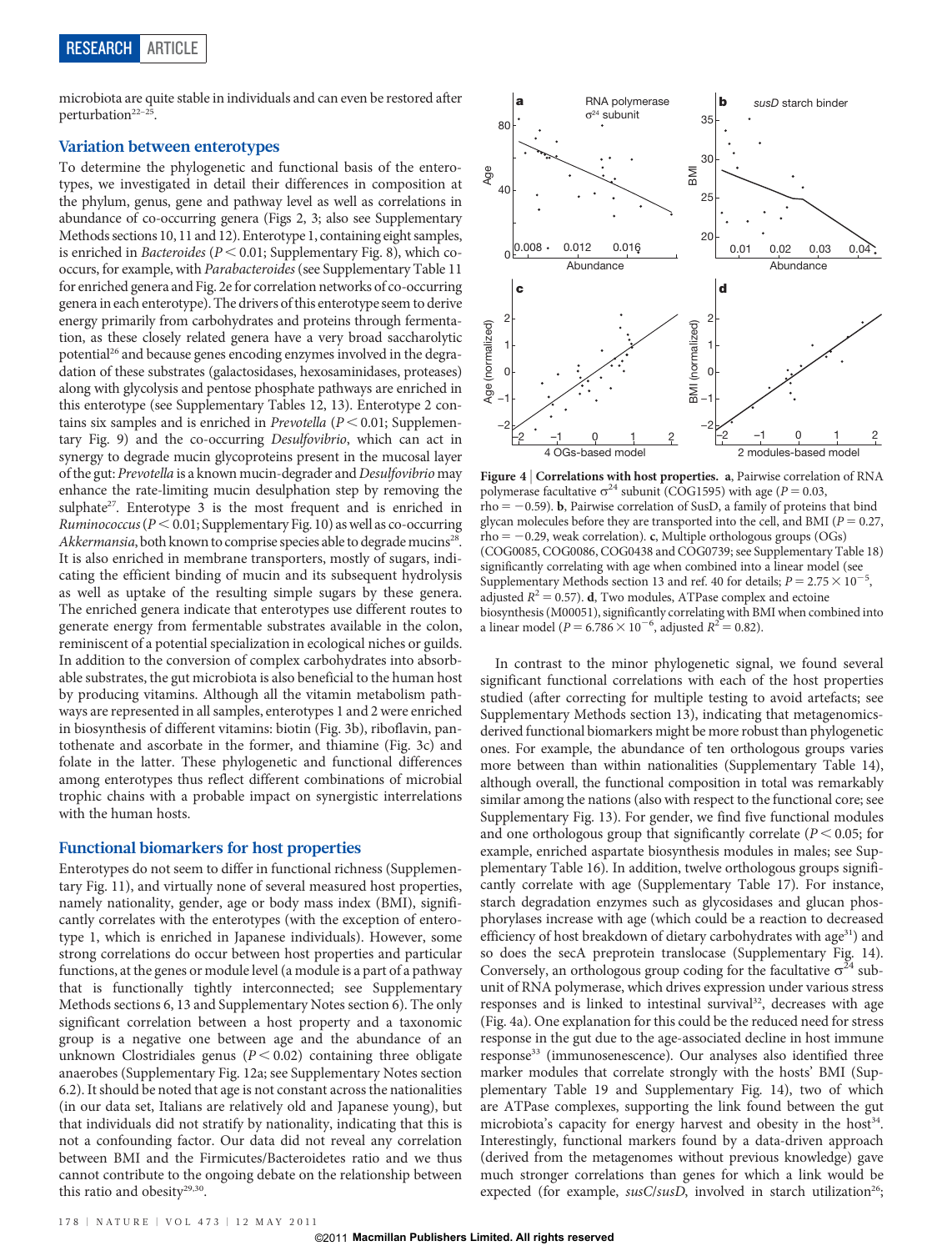Fig. 4b). Linear models combining the abundance of only a few functional modules correlate even better with host properties (Fig. 4c, d). It should be noted that given the possibility of many confounding variables owing to the heterogeneity and size of our cohort, these observations will need to be substantiated using larger, independent cohorts in the future. Furthermore, patterns in metagenomics data can (partly) reflect indirect factors<sup>9</sup> such as genome size<sup>35</sup> (the smaller the average genome size of a sample, the higher the relative fraction of single copy genes therein), which, however, does not matter for diagnostics.

Although individual host properties do not explain the enterotypes, the latter might be driven by a complex mixture of functional properties, by host immune modulation or by hitherto unexplored physiological conditions such as transit time or pH of luminal contents. Furthermore, the three major enterotypes could be triggered by the three distinct pathways for hydrogen disposal<sup>36</sup> (Supplementary Notes section 6.4). Indeed, despite their low abundance,Methanobrevibacter(a methanogen) and Desulfovibrio (a known sulphate-reducer) are enriched in enterotypes 3 and 1, respectively.

Taken together, we have demonstrated the existence of enterotypes in the human gut microbiome and have identified three of them that vary in species and functional composition using data that spans several nations and continents. As our current data do not reveal which environmental or even genetic factors are causing the clustering, and as faecal samples are not representative of the entire intestine, we anticipate that the enterotypes introduced here will be refined with deeper and broader analysis of individuals' microbiomes. Presumably, enterotypes are not limited to humans but also occur in animals. Their future investigation might well reveal novel facets of human and animal symbiotic biology and lead to the discovery of those microbial properties correlated with the health status of individuals. We anticipate that they might allow classification of human groups that respond differently to diet or drug intake. Enterotypes appear complex, are probably not driven by nutritional habits and cannot simply be explained by host properties such as age or BMI, although there are functional markers such as genes or modules that correlate remarkably well with individual features. The latter might be utilizable for diagnostic and perhaps even prognostic tools for numerous human disorders, for instance colorectal cancer and obesity-linked co-morbidities such as metabolic syndrome, diabetes and cardiovascular pathologies.

#### METHODS SUMMARY

Sample collection. Human faecal samples from European individuals were collected and frozen immediately, and DNA was purified as described previously<sup>37</sup>. Sequencing was carried out by Sanger-sequencing random shotgun DNA libraries of 3 kb using standard protocols established at Genoscope. For sequence processing, cloning vector, sequencing primers and low-quality bases were end-trimmed from raw Sanger reads, and possible human DNA sequences were removed. Reads were processed by the SMASH comparative metagenomics pipeline<sup>38</sup> for assembly and gene prediction.

Informed consent was obtained from the 22 European subjects. Sample collection and experiments were approved by the following ethics committees: MetaHIT (Danish), ethical committee of the Capital Region of Denmark; MetaHIT (Spanish), CEIC, Hospital Vall d'Hebron; MicroObes, Ethical Committee for Studies with Human Subjects of Cochin Hospital in Paris, France; MicroAge, Joint Ethical Committee of the University of Camerino.

Phylogenetic annotation. Phylogenetic annotation of samples was performed by (1) aligning reads (Sanger/Illumina) against a database of 1,511 reference genomes (listed in Supplementary Table 3); or (2) classifying 16S rDNA reads using RDP classifier<sup>39</sup>. Genus and phylum abundance was estimated after normalizing for genome size for the former, and for 16S gene copy number for the latter.

Functional annotation. Genes were functionally annotated using BLASTP against eggNOG (v2) and KEGG (v50) databases. Protein abundances were estimated after normalizing for protein length. Functional abundance profiles at eggNOG, KEGG orthologous group, functional module and pathway level were created.

Clustering and classification. Samples were clustered using Jensen–Shannon distance and partitioning around medoid (PAM) clustering. Optimal number of clusters was estimated using the Calinski–Harabasz (CH) index. We used the silhouette validation technique for assessing the robustness of clusters. Additionally, within a cross-validation scheme, we trained predictive decision tree models on clusters

obtained using the same clustering method and evaluated the classification of hold-out samples by accuracy, average precision and average precision gain. Statistics. Correlations between metadata and feature abundances were computed as described previously<sup>40</sup>, based on multiple-testing corrected pairwise Spearman correlation analysis and stepwise regression for multi-feature model building. For categorical metadata and enterotype comparisons, samples were pooled into bins (male/female, obese/lean, one enterotype/rest, specific nationality/rest etc) and significant features were identified using Fisher's exact test with multiple testing correction of P values.

#### Received 12 March 2010; accepted 18 December 2010. Published online 20 April 2011.

- 1. Eckburg, P. B. et al. Diversity of the human intestinal microbial flora. Science 308, 1635–1638 (2005).
- 2. Hayashi, H., Sakamoto, M. & Benno, Y. Phylogenetic analysis of the human gut microbiota using 16S rDNA clone libraries and strictly anaerobic culture-based methods. Microbiol. Immunol. 46, 535-548 (2002)
- Lay, C. et al. Colonic microbiota signatures across five northern European countries. Appl. Environ. Microbiol. 71, 4153-4155 (2005).
- Gill, S. R. et al. Metagenomic analysis of the human distal gut microbiome. Science 312, 1355–1359 (2006).
- Turnbaugh, P. J. et al. A core gut microbiome in obese and lean twins. Nature 457, 480–484 (2009).
- 6. Kurokawa, K. et al. Comparativemetagenomics revealed commonly enriched gene sets in human gut microbiomes. DNA Res. 14, 169-181 (2007).
- 7. Zoetendal, E. G., Rajilic-Stojanovic, M. & de Vos, W. M. High-throughput diversity and functionality analysis of the gastrointestinal tract microbiota. Gut 57, 1605–1615 (2008).
- 8. Qin, J. et al. A human gut microbial gene catalogue established by metagenomic sequencing. Nature **464**, 59-65 (2010).
- Raes, J. & Bork, P. Molecular eco-systems biology: towards an understanding of community function. Nature Rev. Microbiol. 6, 693–699 (2008).
- 10. Nelson, K. E. et al. A catalog of reference genomes from the human microbiome. Science 328, 994-999 (2010).
- 11. MetaHIT Consortium. MetaHIT Draft Bacterial Genomes at the Sanger Institute. ([http://](http://www.sanger.ac.uk/resources/downloads/bacteria/metahit) [www.sanger.ac.uk/resources/downloads/bacteria/metahit/](http://www.sanger.ac.uk/resources/downloads/bacteria/metahit)) (9 July 2010)
- 12. Muller, J. et al. eggNOG v2.0: extending the evolutionary genealogy of genes with enhanced non-supervised orthologous groups, species and functional annotations. Nucleic Acids Res. 38, D190–D195 (2010).
- 13. Palmer, C., Bik, E. M., Digiulio, D. B., Relman, D. A. & Brown, P. O. Development of the human infant intestinal microbiota. PLoS Biol. 5, e177 (2007).
- 14. Tap, J. et al. Towards the human intestinal microbiota phylogenetic core. Environ. Microbiol. 11, 2574–2584 (2009).
- 15. Jensen, L. J. et al. STRING 8—a global view on proteins and their functional interactions in 630 organisms. Nucleic Acids Res. 37, D412–D416 (2009).
- 16. Dethlefsen, L., Huse, S., Sogin, M. L. & Relman, D. A. The pervasive effects of an antibiotic on the human gut microbiota, as revealed by deep 16S rRNA sequencing. PLoS Biol. 6, e280 (2008).
- 17. Walker, A. Say hello to our little friends. Nature Rev. Microbiol. 5, 572–573 (2007).
- 18. Krogfelt, K. A. Bacterial adhesion: genetics, biogenesis, and role in pathogenesis of
- fimbrial adhesins of Escherichia coli. Rev. Infect. Dis. 13, 721-735 (1991). 19. Salonen, A. et al. Comparative analysis of fecal DNA extraction methods with
- phylogenetic microarray: effective recovery of bacterial and archaeal DNA using mechanical cell lysis. J. Microbiol. Methods 81, 127-134 (2010).
- 20. Rajilic-Stojanovic, M. et al. Development and application of the human intestinal tract chip, a phylogenetic microarray: analysis of universally conserved phylotypes in the abundant microbiota of young and elderly adults. Environ. Microbiol. 11, 1736–1751 (2009).
- 21. Rousseeuw, P. J. Silhouettes: a graphical aid to the interpretation and validation of cluster analysis. J. Comput. Appl. Math. 20, 53-65 (1987).
- 22. Vanhoutte, T., Huys, G., Brandt, E., d. & Swings, J. Temporal stability analysis of the microbiota in human feces by denaturing gradient gel electrophoresis using universal and group-specific 16S rRNA gene primers. FEMS Microbiol. Ecol. 48, 437–446 (2004).
- 23. Tannock, G. W. et al. Analysis of the fecal microflora of human subjects consuming a probiotic product containing Lactobacillus rhamnosus DR20. Appl. Environ. Microbiol. 66, 2578-2588 (2000).
- 24. Seksik, P. et al. Alterations of the dominant faecal bacterial groups in patients with Crohn's disease of the colon. Gut 52, 237-242 (2003).
- 25. Costello, E. K. et al. Bacterial community variation in human body habitats across space and time. Science 326, 1694-1697 (2009).
- 26. Martens, E. C., Koropatkin, N. M., Smith, T. J. & Gordon, J. I. Complex glycan catabolism by the human gut microbiota: the Bacteroidetes Sus-like paradigm. J. Biol. Chem. 284, 24673–24677 (2009).
- 27. Wright, D. P., Rosendale, D. I. & Roberton, A. M. Prevotella enzymes involved in mucin oligosaccharide degradation and evidence for a small operon of genes expressed during growth on mucin. FEMS Microbiol. Lett. 190, 73-79 (2000).
- 28. Derrien, M., Vaughan, E. E., Plugge, C. M. & de Vos, W. M. Akkermansia muciniphila gen. nov., sp. nov., a human intestinal mucin-degrading bacterium. Int. J. Syst. Evol. Microbiol. 54, 1469-1476 (2004).
- 29. Ley, R. E., Turnbaugh, P. J., Klein, S. & Gordon, J. I. Microbial ecology: human gut microbes associated with obesity. Nature 444, 1022-1023 (2006).
- Schwiertz, A. et al. Microbiota and SCFA in lean and overweight healthy subjects. Obesity 18, 190–195 (2009).